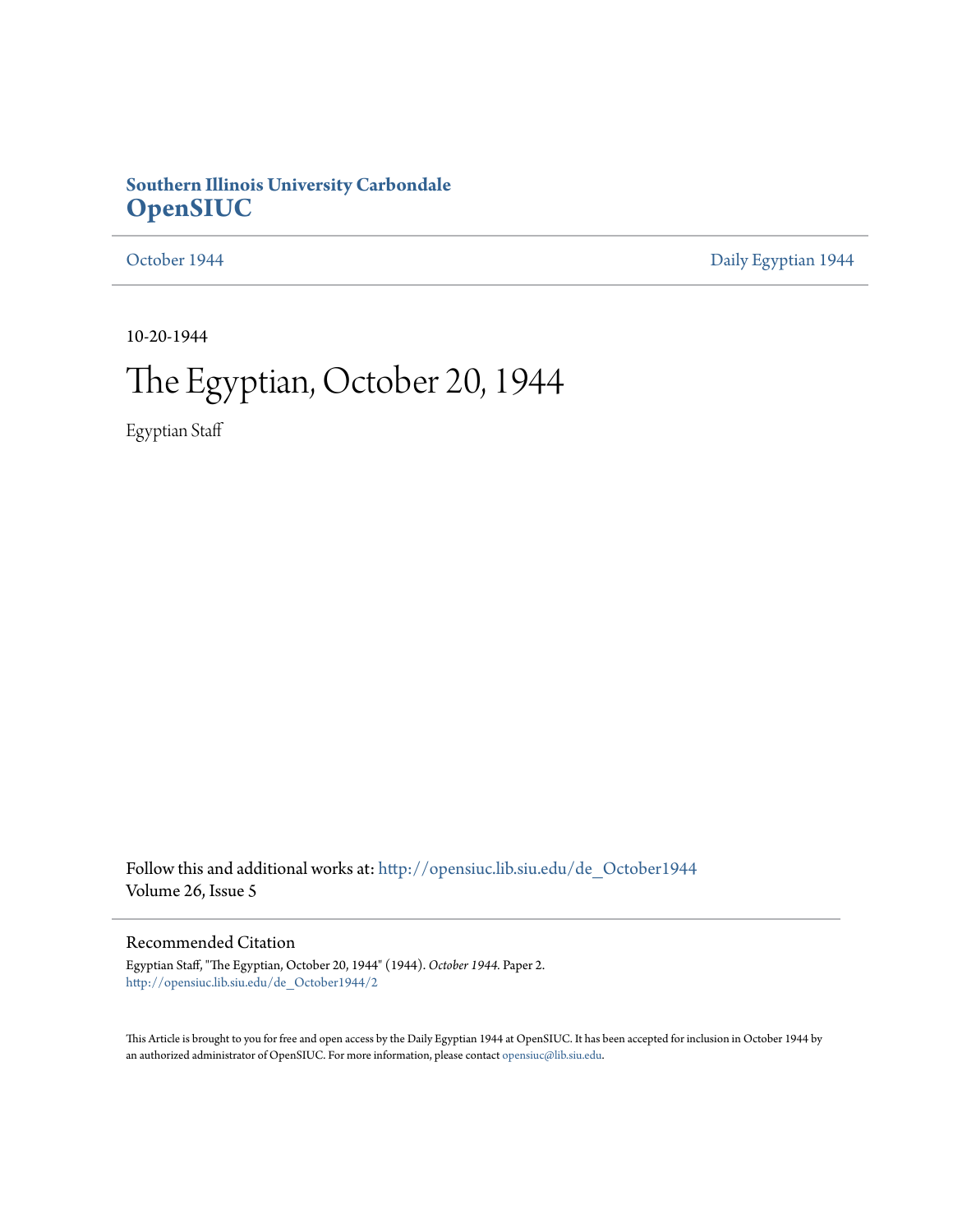

tion in Shryock Auditorium Mon-

tion in Shropsk Andirelian Mon-13. The animalism control is the state of the property presented the formula control in the property of the property research that is the property of the state of the property of the state o

Spanish Banner. The following make English Banner and women's chosen in the level of the level of the level of the level of the level of the level of the level of the level of the level of the level of the level of the le nife juggling.

The Community Concert Association will present Helen Howe,<br>dramatist, as the next in a service of four world (annous entrines)<br>tainers. Miss Howe will appear<br>tainers. Miss Howe will appear<br>January 15th.

**LAWSON TO ATTEND EDUCATION MEET** IN ATLANTA, OCT. 24

 $\begin{tabular}{p{0.85cm}}p{1.5cm} & D1.68 & E1.68 & E2.59 & E3.59\\ \hline \textbf{1.0} & D1.69 & E4.68 & E5.59 & E7.59 & E8.59 & E7.59 & E8.59 & E7.59 & E8.59 & E9.59 & E9.59 & E9.59 & E9.59 & E9.59 & E9.59 & E9.59 & E9.59 & E9.59 & E9.59 & E9.59 & E9.59 & E9.59 & E9.59 & E9.59 & E9.59 & E9.59 & E9.59 &$ 

consulations with columns such that such that the most remains the most proposed of the star model in a month of the star in the branch of the star model is a model of the star model in the star model is a model in the st

 $\begin{tabular}{l|c|c|c|c} $1095$ & $109$ & $109$ & $109$ & $109$ & $109$ \\ \hline $100$ & $109$ & $109$ & $109$ & $109$ & $109$ \\ \hline $100$ & $109$ & $109$ & $109$ & $109$ & $109$ \\ \hline $1000$ & $109$ & $109$ & $109$ & $109$ & $109$ & $109$ \\ \hline $1000$ & $109$ & $1090$ & $1090$ & $109$ & $109$ \\ \$ 

In Late Issue of LIFE!

**III** Later and the celebral in the celebral particle of the state of LIFE was the work of  $M_{\text{F}}$  and  $M_{\text{F}}$  and  $M_{\text{F}}$  are celebral in the celebral of the state of the state of the state of the state of the stat

Throughout their please is a precise constant on November 1.<br>
Throughout the relations of the state of the state of the state in<br>Figure . The state of the state of the state of the state<br> $\frac{1}{2}$  and the state of the sta

Both artists risks in making the trip to Nor-<br>mandy just six days after D-day,<br>and they received an "official<br>alreshig down" for the friegularity<br>of their excursion.

Bohrod returned to France,<br>is paintings on the beach!<br>ill appear in the October<br>sue of LiFE.

OPENER THURSDAY

The following make up ensemble

MIXED CHORUS more of Marine Container<br>
Mary Little<br>
Shirley Biggs<br>
June Phillips<br>
June Phillips<br>
Ernestine Cox<br>
Virginia Smith<br>
Helen Schwegman<br>
Helen Schwegman<br>
LeRoy Scott

- sugar<br>Leady Scott<br>Giadys Hunsaker<br>Giadys Hunsaker<br>John Mulkin<br>Detty Duncan<br>Detty Duncan<br>Mariana Trovillion<br>John MePhail<br>John MePhail<br>Sam MePhail<br>Duncan Scotter<br>Dan MePhail<br>Addrey Lantrup<br>Addrey Lantrup

Audray Lamitur<br>Baisy Treadway<br>Caliser Treadway<br>Caliser Masson<br>Galiser Masson<br>Myria Leach<br>Myria Leach<br>Nivian Hyte<br>Norma Martin<br>Norma Martin<br>Dorothy Russ<br>Gina Cortis<br>Gina Cortis<br>Gina Cortis<br>Gina Cortis<br>Corothy Russ<br>Cina Cort Gillison

Georgia Gher<br>Pat Greathouse<br>Maxine Harcu Maxine Harris<br>LaVera Story<br>Earlene Johnso<br>Frances Smith Stary<br>Johnson

WOMEN'S ENSEMBLE Women's ERSE<br>
Helen Schwegman<br>
Mary Little<br>
Mary Little<br>
Imagene Travelstead<br>
Ernestine Gox<br>
Structure Philips<br>
Pat Dick<br>
Virginia Smith<br>
Virginia Smith<br>
Little Mars Sills<br>
Little Mars Sills

Lenora Sill Lenora Silis<br>Georgia Gher<br>Audre Lantrip<br>Margaret Hughes<br>Sitty Duncan<br>Patricia Stover<br>Helen Ford<br>Mariana Trovillion<br>Alena Trovillion Mariana Trovillion<br>Colient Wasson<br>Patricia Greatheuse<br>Bonitia Wright<br>Bonitis Rauback<br>Frances McDonald<br>Pat Sehuitz<br>Maxime Harts<br>Maxime Harts<br>Maxime Harts<br>Bitte Mitchell<br>Bitte Mitchell<br>Bitte Mitchell<br>Bitte Mitchell

## New Bohrod Paintings .

also<br>Chri<br>12,



All-Freshman Assembly More<br>day, 23, 7:00 p. m., Auditorium<br>Illustrated Resture "How T day, 23, 7:00 p. m., Auditorium.<br>Illustrated Resture "How To<br>Use The Library," Miss Golda

WAR CHEST **ON SALE TUESDAY** 

**ON SALE TUESDAY**<br>
The 1944-14 Signing difference of the spin state in the spin state in the same of the same of the same of the spin state in the code of an operator from the code of the spin state in the code of the spi

hooses and social societies. University of the loopest and scale both and has<br>leader in the social state of the population of the population of<br>comparison of the social state of the social state of<br>the social state of the

**Every** 

Ledbetter and Helen Ma rays, co-editors; Clara Pixley, has<br>tays, co-editors; Clara Pixley, has<br>tess manager; and Elizabeth Pov<br>ell, odvertising manager

O'ROURKE, '43,

## Miss Harriett Elliott

- program commuttee of the of Margery Appert, Lot better and Doris Crater contained at contract of

FOR HOMECOMING NOTED WRITER, **TO SPEAK AT** 

Mr. Rollo Walter Brown orly a member of the faculty of<br>Harvard University and now free-Atiantlo other publications be the guest of the col-<br>by and Tuesday. October<br>wy and Tuesday. October<br>bour Tuesday morning<br>bject. "The Romance of

The Carlos care of the second and the second and the second of the second second and the second of the second of the second of the second of the second of the second of the second of the second of the second of the second Stablisher, claiming of the CoFol lot Solutions 1914 questions of the state of the state of the state of the state of the state of the state of the state of the state of the state of the state of the state of the state of

lueco's court, alo<br>cudants from the

**CHERE CEIVES 1.** The proposal of the sake is given by an and the same of the continue of the continue of the continue of the same of the same of the continue of the continue of the continue of the continue of the continu

## pared in both English and minks and minks of the money of the money and primary in the contract of the contract of the money and the money and the contract of the contract of the contract of the money and  $\frac{1}{2}$  and  $\frac$ **SHARE IN STATE FIVE YEAR** PROJECT FOR AGRICULTURE 12 QUARTER HOURS

This Harries D. S. LETTER PARTICE TORN AGRICULTURE 12 QUARTER HOUSE TRATURES SEARCHES<br>
FULL TO THE MANUSCRIPT OF THE MANUSCRIPT OF THE MANUSCRIPT OF THE MANUSCRIPT OF THE MANUSCRIPT OF THE MANUSCRIPT OF THE MANUSCRIPT OF T

The following term of the control of the control of the control of the control of the control of the control of the control of the control of the control of the control of the control of the control of the control of the farmers, and m<br>two courses we<br>ifficiarmers,<br>subjects these two courses were offered reaching and part-time farmers in our states. When askel what mediate vicinity, and an investigate is the matter of the matter of the matter of the matter of the matter of the matter of M. I. This tion, Gar-lin its second year, the progra<br>Conserva running smoothly, and both



**CHAPEL TUES.** 

can be the basis at 2) General Goes Nek, Jack Peters (and Marine and Section 2) and the basis at 2) Scheme the basis are handled in the case of the basis are handled in the case of the basis are handled in the case of con

munity, and has spent a great parameter during the country. And has spent as the country of the spent and the spent of the spent and the spent of the spent and the spent of the spent of the spent of the spent of the countr as the feature of this Education in feed to set and the finite behaviour in the branching term of the Schwarker (Fig. 1) (a) 2.36 over WPF is present and the Constant and the Constant and the Present and the Constant and

## **NOTICE**

Contrary to the report nounce that the fee for the tures for the Obelisk will<br>\$1.50, instead of the \$.50, will<br>was lormerly announced.

## IN QUEEN ELECTION OCT. 18 Although SINU's homecoming queen will not nounced until the crowning ceremony at the dance ending<br>the annual festivities, the names of five girls were an-

nounced Thursday morning as comprising the 1944 royal court.

Of the following five girls selected one will be crowned queen and the other four will serve as her court:

TTLE THEATRE Is a serieve the matter member of the MEATRE Is a serieve member of the MEATRE Is a serieve member of the MEATRE Is a serieve member of the MEATRE Is a serieve mean of the MEATRE Is a series of the MEATRE Is a **LITTLE THEATRE** 

as english becoming the flux are solution of Structure in the corresponding to the second property of the second property of the second property of the second property of the second property of the second property of the

## Chapel Tuesdav

Mrs. Julia Bock Harwood In a  $\begin{minipage}{.4\linewidth} \textbf{Spectral} & \textbf{clipped} & \textbf{session} & \textbf{loss} & \textbf{Momi} \\ \textbf{gav} & \textbf{a} & \textbf{Good} & \textbf{Nstiglibon} & \textbf{Fulu} & \textbf{y}^{\prime\prime} & \textbf{d} \end{minipage}$ 

NEW LIBRARY DISPLAY (1995 by college students)<br>
FEATURES SELECTIONS Summer was also that the students of the students of the students of the students of the students of the students of the students of the students of the s

dent from Chanite City, som som band av Bourn medal and the annual component Bournal of Thus the Bournal of The Bournal of the Sampunistic Press, and the Bournal of the Bournal of the Sampunistic Press, and the state of t

**EGYPTIAN EDITOR** 

meeting Thesday

Jeanes V. Dodd. saphoma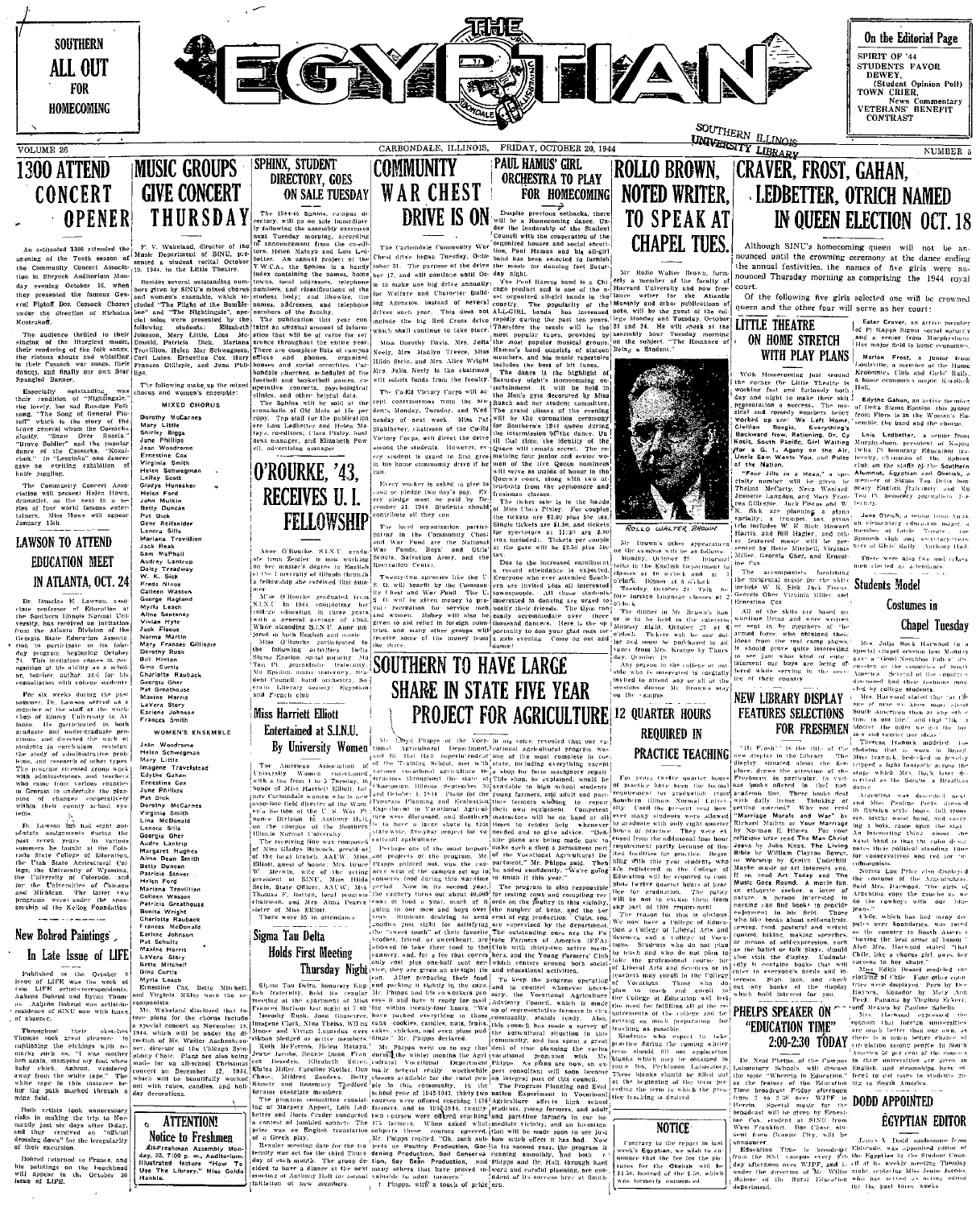## **Extra ST AN OLD GERMAN LINE**



- 
- 
- Veterans' Administration: None existed
- $\overline{5}$ Hospitals: None existed.
- G.
- 
- nospitals. Notice existent.<br>
Eonrids to review discharges: None exist ed.<br>
Claims procedure: Stifled by red tape.<br>
Educational opportunities: Nothing for able bodied.<br>
Educational training: Only for the disabited.  $\overline{\mathbf{3}}$
- 10
- Apprenticeship training: None provided.<br>Loan provision: Nothing like this dream d of.  $\overline{11}$
- $12<sup>12</sup>$
- Employment aids: No effective employment or job placement service existed. Unemployment benefits: No one ever heard of them.

### WORLD WAR II

- Severance pay: \$300 top muster-out pay.<br>Total disability pay: \$250 top a month.
- 
- Government hospitalization: Available to every veteran today.<br>Veterans' Administration: Today made a full war agency with priorities.
- 
- Hosiptals: \$500,000,000 expansion authorized for 100 V. A. hospitals.<br>Boards to review discharges: Authorized by G. I. Bill.
- 7.
- Claims procedure: Quick settlement of claims mandatory under new law.<br>Educational opportunities: Schooling for all, with \$50 a month subsistence plus \$50 a year for tuition.
- Vocational training: For all who want it, with some provisions as those above.  $10.$
- $11.$ 12.
- Formation and the state of the state of the state of the state state state of Appendice training: For all desiring it.<br>
Long provisions: Government guarantees  $60\%$  of any loan under \$2000.<br>
Employment aids: Employment, 13.

### **TOWN CRYER VOICE OF S.I.N.U.** By BETTY KOONTZ

**PULCE OF CALINEARY**<br>
By BETTY KOONTZ<br>
PRINCIPAL REVISION BY THE AND AND THE CALINEARY CONNECTION AT THE TRANSITE TO THE TRANSITE TO THE TRANSITE TO THE TRANSITE THE CALINEARY WAS INTERFERENT (REPORTED THE CALINEARY CONNE

Ninety minutes overdug?<br>Perhaps you didn't fear the Dean<br>Or the 10:30 curfew?

Fou say you felt "free and strong" row say you ren bee and soon,<br>Then surely you did not care<br>About losing nit that sleep<br>Just so you rould be there.

You may have given a "phylm<br>- hok"<br>- On th 





qialign wil

**COOPERATION** 

DO WE KNOW OUR TEAM??????

(in their services was  $\frac{1}{2}$ <br>
The Unit year advances was  $\frac{1}{2}$ <br>
The Unit year advances was  $\frac{1}{2}$ <br>
The Unit year advances was  $\frac{1}{2}$ <br>
The unit year advances was  $\frac{1}{2}$ <br>
The same field  $\frac{1}{2}$ <br>
The first In order that everyone may secure a copy of the Egyptian, it is necessary for the students to take only one copy. Persons who may wish to send the Egyptian to alumni and servicemen should leave the address with the circulion manager of the Egyptian. Your cooperation in this matter will be appre-





| Public Relations Advisor | Lois Ledbette                                                 |
|--------------------------|---------------------------------------------------------------|
| Desk Editor              | .    Edith Lloyd Ric                                          |
|                          | Lillian Goddar                                                |
| Feature Editor           | Commission of the Commission Bungalow                         |
| Sports Editor            | and the contract of the contract of the second states of Dods |
|                          |                                                               |
|                          |                                                               |
| Staff:                   | Rice, Bearden, Jordan, Baldwin, Hewlitt, Kittle, Davis, Kuhns |
| ŗ.                       | Benedict, McCrathy, Brush, Clark, Heien, Ridgeway, Hise, Stol |
|                          | . Next Enter Sultimore Medicine Crops                         |

Benedict, McCathy, Brush, Clark, Heien, Ridgeway, Histo. 8101-2014, 1916-1911<br>
lar, A. J. Clark, Pleasant, Neff, Eaton, Sullivan, Maline, Craig,<br>
Powell, Delheim, Kuelner, Boucher, McQonald, Mc<br>
Corplis, Craign, Cain, McNe

...Bonnie Dunn<br>Elizabeth Sitter Helen Mitchell<br>Charles D. Tenney

Member 1942 1941 **Associated Collegiate Press** REPRESINTED FOR ILATIONAL ADVERTISING OF

Guilege PRODUCERS REPORTIONS 42D MADISON AVE NEW YORK, N.Y.

suit of tappiness would be ensuit of the people and six two would want to be this cap of the compact that cap all all state of the compact and power shorter to the compact of the compact of the state of the compact of the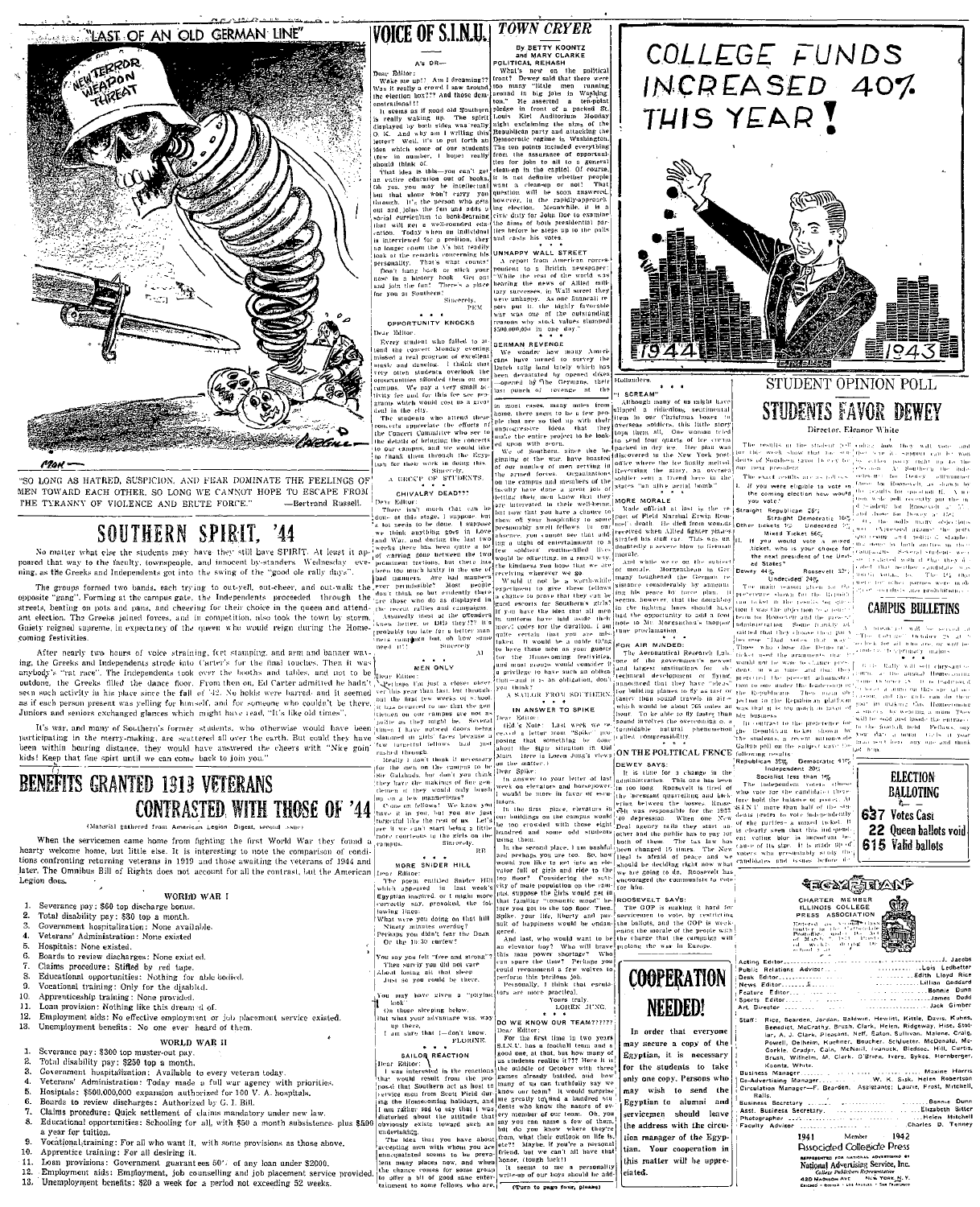

LINCOLN EIGHT TIME FAILURE ONE OF INTERESTING FACTS **REVEALED BY NEW TILTON LIBRARY NOW ON CAMPUS** 



**United**<br>author States  $u_k$  the

**Tellow Cab** Running All Points Quick, Reliable Service  $25c$ 



**MEN'S WEAR** 

Varsity Theater Building



At the CAMPUS GATE

 $\overline{\mathcal{M}}$ 

phenty.<br>student

 $work<sub>s</sub>$  of  $1$ <br>hundreds

disposed in the very neg

and frontie fiction: referenc

of pamphiets

**GREEN FIGS** 

By BEARDEN

POETRY IS A DEAL OF JOY<br>ND PAIN AND WONDER WITH<br>DASH OF THE DICTIONARY<br>ASH OF THE DICTIONARY

Gunker

WATCH Four walls<br>Hold me<br>Four walls<br>Pin me down.<br>Outside beneath<br>An Elm tree

mi min tice<br>My spirits sits<br>And frowns. Outside beneath

An Elm tree<br>My spirit sits<br>And waite And waits<br>For the untruc<br>Levi

discriminatio

When the National Manufaet

ARTICULAR

hone 637

REFER

**CLEANERS** 

in Peace Time" states

should take a defini nt call for a social order<br>cald give to each man who

in numerous cases

Penitene

BILLIARDS

POOL

CARBONDALE

BILLIARD PARLOR

B.S.U. NEWS<br>Harriet King, returned

advacate a system . Is surely<br>have unemployment is surely<br>er decalism . Hant Christi<br>should accept, and ministers sl<br>peak out unalist it. John Poster Dalles, chairs<br>a commission for A Just and

**HIRACLE WALL FINISH** 

at our store

Phone 57

SHERWIN WILLIAMS<br>PAHITS

# RECEIVED IN CHAPEL

aline sentiments. She stated<br>she got a lot of information<br>taxi drivers. She loves to early and go

Are Southern Coeds

SiNG, 10 or our control of the reality of the frightened, but it seems our vals just<br>but it seems our vals just<br>the frightened, was walking through the<br>was walking through the<br>room of Anthony Ball accou

several other students<br>of the brazen creatures

roes, I seeing Brity Lorenty<br>and Barbara Ralls are now as killers at Kai Shek Hall<br>per dare a total of I wo whole<br>have been extinguished and have been extinguished and<br>much bravery too They're<br>the world, "Human Mice Ext<br>mu

......................

For Good

**SANDWICH** It's Dixie Barbeaue For You and Your Friend Specials: Hamburger

"D'ARLENE"

and **TRUDY HALL** 

**JUNIOR DRESSES** 

Exclusive With Us

STORES, INC

Coin Purse.

 $B_2$ r. R. O

mators" Suunds rather

 $\frac{d \ln \ln x}{d \ln x}$ 

By DALE KITTLE TO BUT AND RESERVED Students of Southern, meet Mrs. Julia Bock Harwood.<br>You have heard the wonderful talk she made in the special assembly last Monday. Perhaps you would like to know

Somethy has Monday. Perhaps you would like to know assembly last Monday. Perhaps you would like to know measure the cluster with the interest of the control of the control of the control of the control of the control of t

**JULIA BOCK HARWOOD.** 

, e≓λτ∕u∍

sickets to either the Varsity or Rodgers Theatre will

What port in France, which has the largest anchorage

in Europe, has been taken by the Germans recently?

What are the "Roosevelt Roger" and the "Dewey

What great colonial founder has his 300th anniver

Sary unsulful find has set Hollywood on<br>the in To Have and Have, a movie based on the novel

by the same name by Ernest Hemingway? She co-

What is the Song of Norway, a broadway shiw<br>viewing this month, the story of?

MUSICANA

notrible

By NORMA MARTIN<br>"I'll Walk Alone" seems to be<br>it was first again this week.

Doy

hestual fairy tale. Peter and the<br>one of the week." This composi

**THE NEWS** 

**RELIGION IN** 

**P**<br>By LOLA DAVIS<br>ITICS AND

hear that the<br> $\frac{1}{2}$  or  $\frac{1}{2}$  .

**Gamous composers. Prokole#** 

Each instrument has an important

for was<br>for was and has the street of the street of the street of the street of the street of the street of the street<br>street of the street of the street of the street of the street of the street of the street of the stree

FEDERAL COUNCIL

iefs and<br>inn and CONTRIBUTION OF C.O.

IN POLITICS'

(desired it)<br>(that there number of unemployable<br>advocate a system which

 $Div''$ ?

navada since i

sary this month?

stars with Humphrey Bogart-

mmmm

**BY EDITH RICE** get a cup of with the truck

name hardly implies that<br>Brown was a "fovely". She<br>Apart from having alce t parlor maid<br>Aunt Addy s<mark>a</mark>id







SANDWICHES. Milk and Ice Cream



For the Best in





Have That<br>WELL-GROOMED

Appearance for<br>HOMECOMING

Go To

Horstman's

**Cleaners**